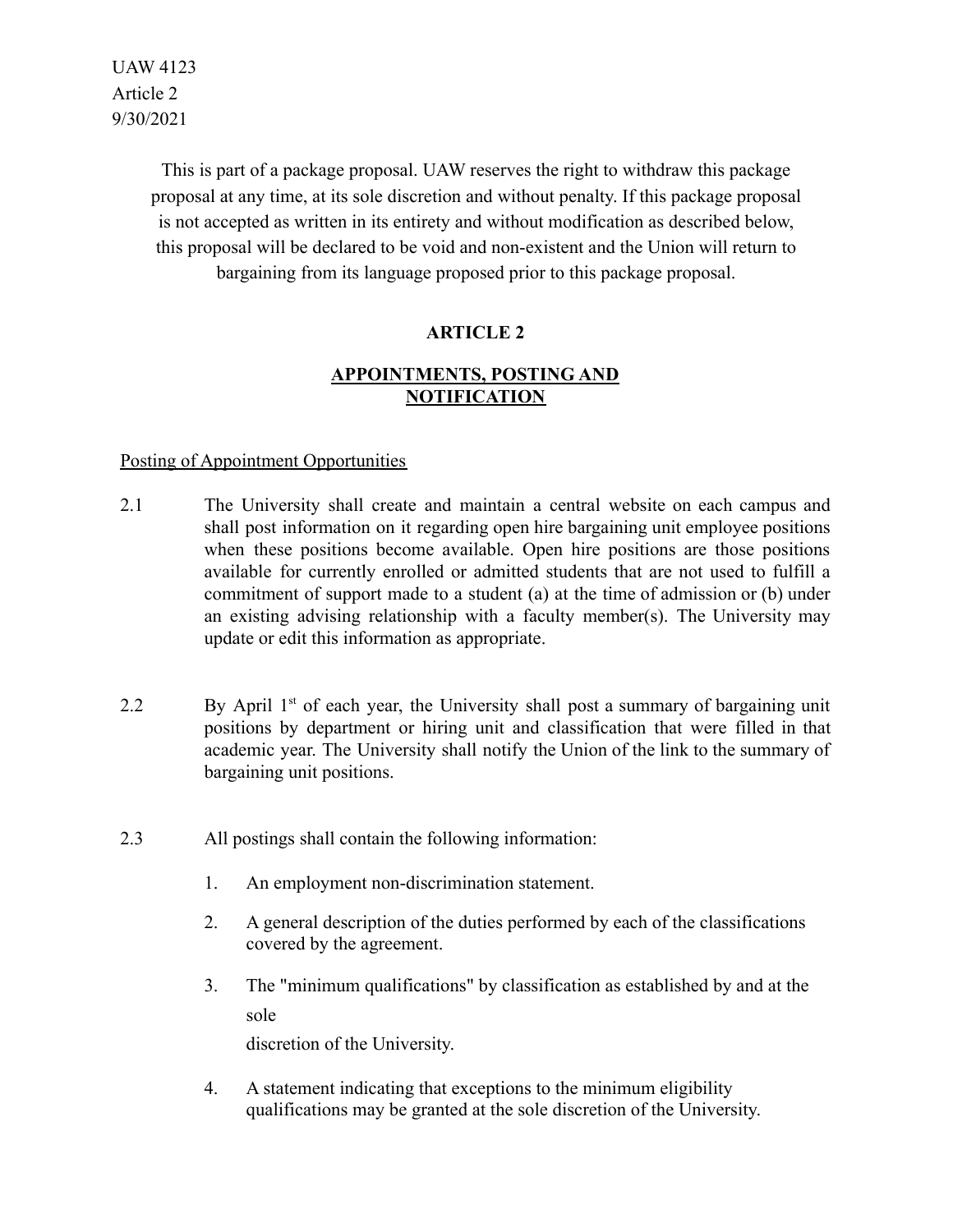- 5. Application procedures or hiring unit contact person for bargaining unit positions.
- 6. Hiring criteria for each classification.
- 7. Percentage or hours of appointment, when known.
- 8. Deadlines for application and procedures for notification
- 9. The determination of the above information shall be made by the University. Once the University has determined the hiring criteria, they shall not be modified to be more restrictive within the same hiring period.
- 2.4 Departments or other hiring units may also post information regarding open hire positions. Departments or other hiring units may, when necessary, make emergency appointments. For the purpose of this Article an emergency situation is one in which the beginning of the appointment period must begin less than a week after the position is posted.

### Appointment Notification

- 2.5 The CSU may make appointments at any time and for any duration. Appointments of Teaching Associates and Graduate Assistants may be made at any time-base. Appointments of Instructional Student Assistants may be made for range of hours **(with a minimum of 2 hours per week)** over a term(s). Substitute Teaching Associate assignments shall be made for a range of hours, and shall be compensated at the employee's existing hourly rate. Substitute Teaching Associate appointments shall be made from qualified Unit 11 employees who have notified the Department Chair that they are available for appointment as a Substitute Teaching Associate during the period of their primary appointment.
- *2.6* As soon as a hiring decision has been made, and prior to the **scheduled** start of the appointment, the University shall provide written notice of the appointment or reappointment in paper or electronic format to the affected individual. **When possible, the University will endeavor to provide fourteen days' advance notice of the individual's appointment, but the parties recognize that this provision should not delay the start of an appointment.**
- 2.7 The notice will include, but not be limited to: the applicable appointment title, appointment time-base percentage (or range of hours), effective dates,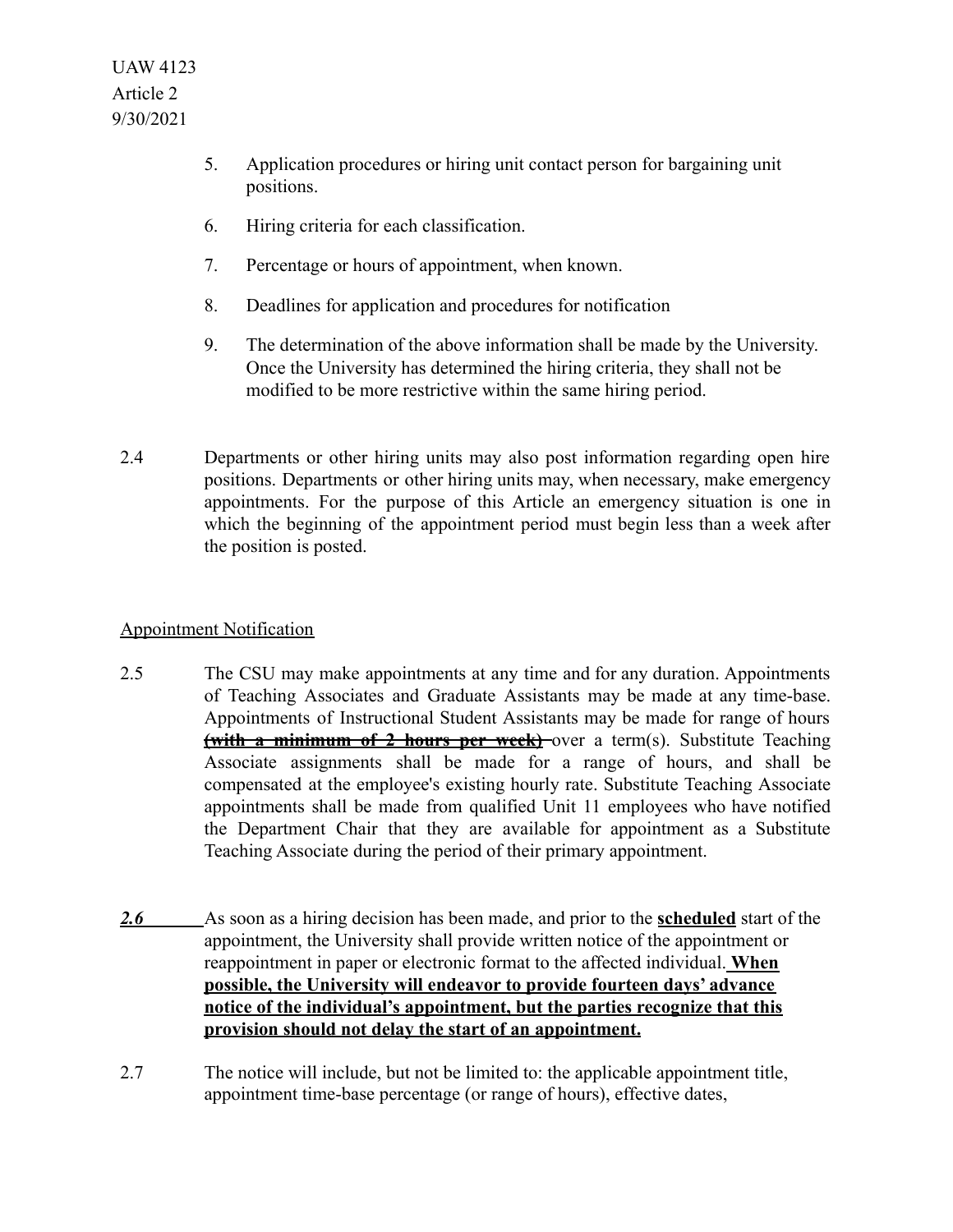> salary/wages, health and other applicable benefits and deductions, and tuition and fee waiver or exemption information, department or equivalent unit, department or equivalent unit contact information, response requirements if any, a statement that the position is covered by the collective bargaining agreement between the parties, the collective bargaining agreement's website address, a website address with UAW 4123 contact information and a systemwide website that provides information regarding the requirement and nature of the California Loyalty Oath. [Note: This website shall include FAQs and a statement that swearing to uphold the California Constitution does not require the employee to engage in violence.]

- 2.8 Prior to the commencement of the term or as soon as practicable thereafter, the University shall provide the ASE the following information:
	- a. the faculty member or supervisor to whom the individual will report,
	- b. the location where the work will be performed,
	- c. the class assigned, if applicable,
	- d. the time and place of any applicable orientations,
	- e. the specific duties and expectations of the appointment as detailed in the form in Appendix F or a campus-based form that contains at least the same information. The University may include estimated time for effective completion of each duty.

The University shall provide advance notice when the above referenced duties are changed significantly. Such changes will be confirmed in writing.

2.9 No employee shall be deemed appointed in the absence of an official written notification from the President and the bargaining unit employee's acceptance within the timelines established by the notification. The bargaining unit employee shall have fourteen (14) days from date of written notification to accept the appointment.

### Conditions of Appointment

2.10 The duration, terms and conditions of an employee's appointment will be specified in the appointment notification. The appointment notification shall state that the appointment automatically expires at the end of the period stated and does not establish an obligation for a subsequent appointment. No other notice shall be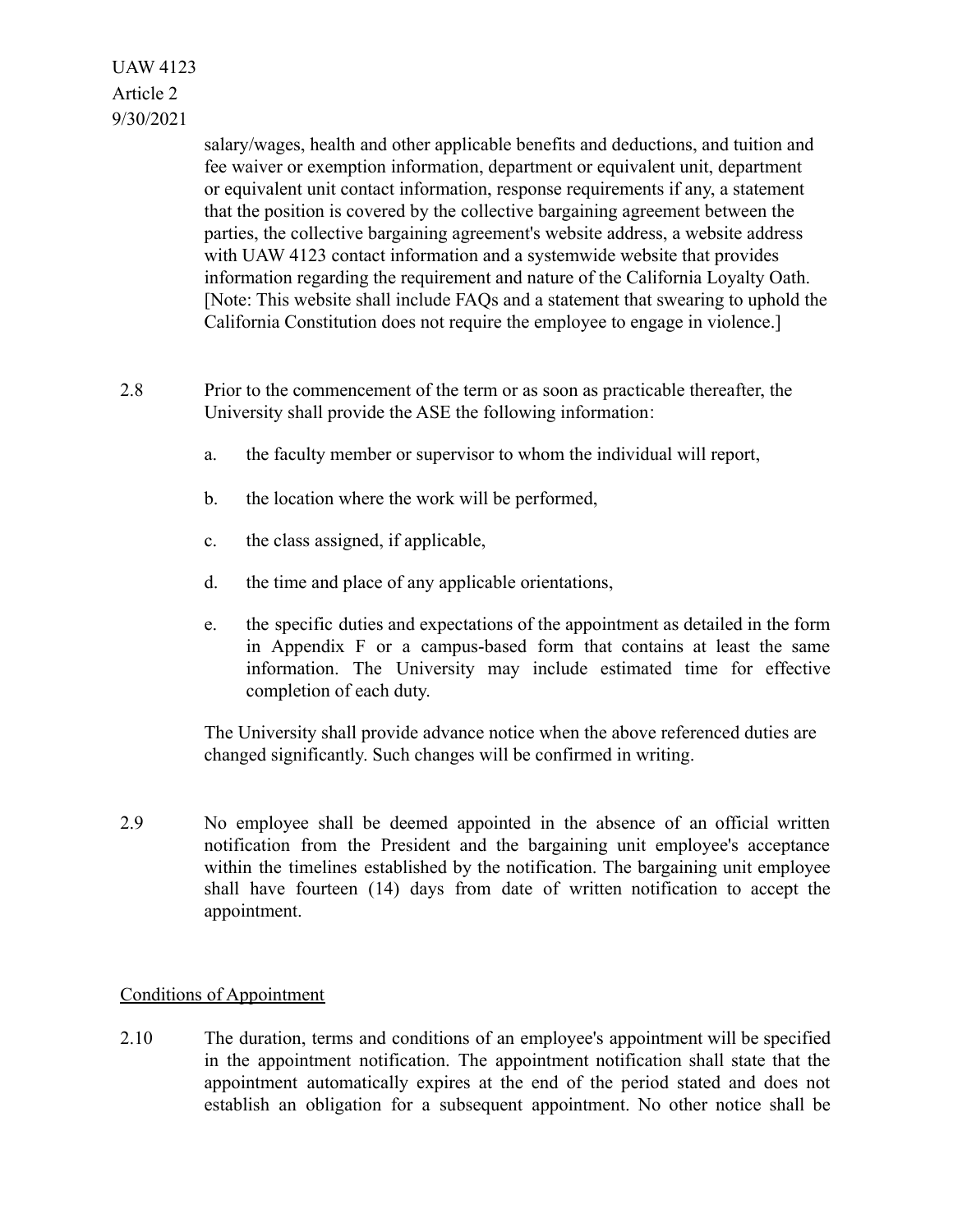provided.

- 2.11 Appointments may be provided for any duration, including multiple academic terms (semesters, quarters). The University will guarantee employment during the first term of appointment. If an appointment is for more than one academic term, employment in academic terms after the first term of the appointment may be conditioned upon budget or enrollment. If an individual receives and accepts a non-conditional appointment, and the position offered and accepted is no longer available, the CSU will ensure that the employee:
	- a. is placed in an appointment at the same level of compensation for the academic term(s) stated in the appointment notification, or
	- b. receives the same compensation in lieu of the position for the academic term(s) stated in the appointment notification
- 2.12 An employee may be reassigned by the CSU due to the operational needs of the CSU upon written notice. The CSU shall determine its operational needs, including the quality of its instructional and research activities. Any reassignment must be to another position with the same compensation.
- 2.13 As a condition of employment, all employees must remain academically eligible. In the event the employee becomes academically ineligible, the employee may be removed without pay from or returned to said appointment as set forth below.
	- a. Within the first five (5) weeks of an academic term, the University may, at its sole discretion, remove an employee who has become academically ineligible.
	- b. If a bargaining unit employee regains academic eligibility, the University shall determine in its sole discretion whether or not to reinstate the bargaining unit employee. Reinstatement, if any, shall be at the level of employment held prior to removal.
- 2.14 If a student is otherwise eligible for employment as an academic student employee, the University shall not limit the opportunity to apply for a vacant position based on (a) the number of academic units in which the employee is enrolled, or (b) the number of terms of prior employment as an academic student employee, except as necessary to comply with state or federal regulations and/or accreditation requirements.

### **Priority Registration**